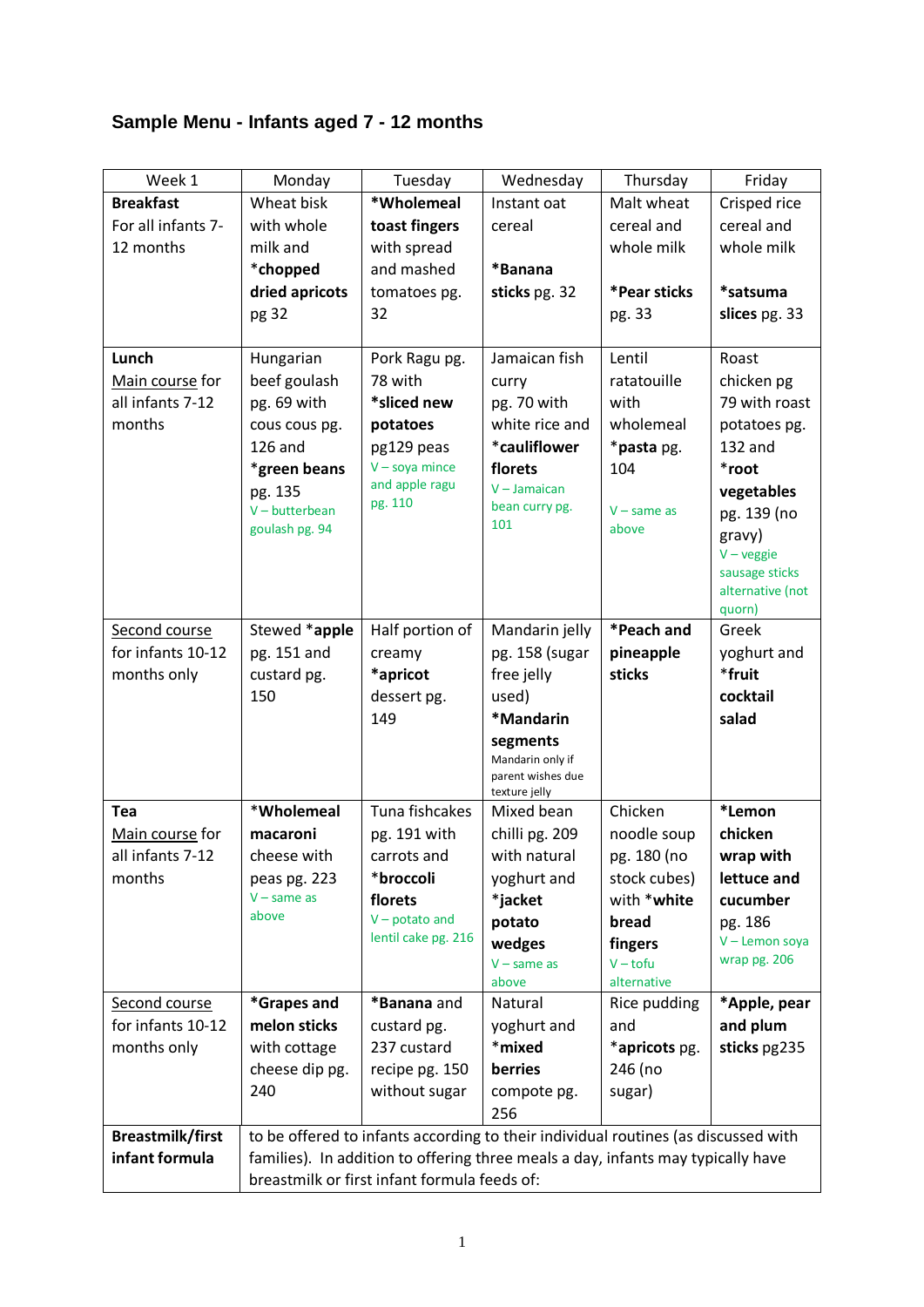|                          | • 7-9 months: four breastmilk/first infant formula feeds per day (for<br>example on waking, after lunch, after tea, before bed)<br>10-12 months: three breastmilk/first infant formula feeds a day (for<br>$\bullet$<br>example after breakfast, after lunch, before bed). |
|--------------------------|----------------------------------------------------------------------------------------------------------------------------------------------------------------------------------------------------------------------------------------------------------------------------|
|                          | Note: Fresh drinking water must be available and accessible at all times.                                                                                                                                                                                                  |
| $V - v$ egetarian option |                                                                                                                                                                                                                                                                            |
|                          | Spread will be vegetable oil spread (Asda sunflower spread where possible)                                                                                                                                                                                                 |

## **\*indicates the part of the meal that can be held and eaten by infants as a finger food.**

For further details, including modification in texture for infants aged 7-9 months and 10-12 months, and further adaptions required to each recipe for this age group, see recipe cards.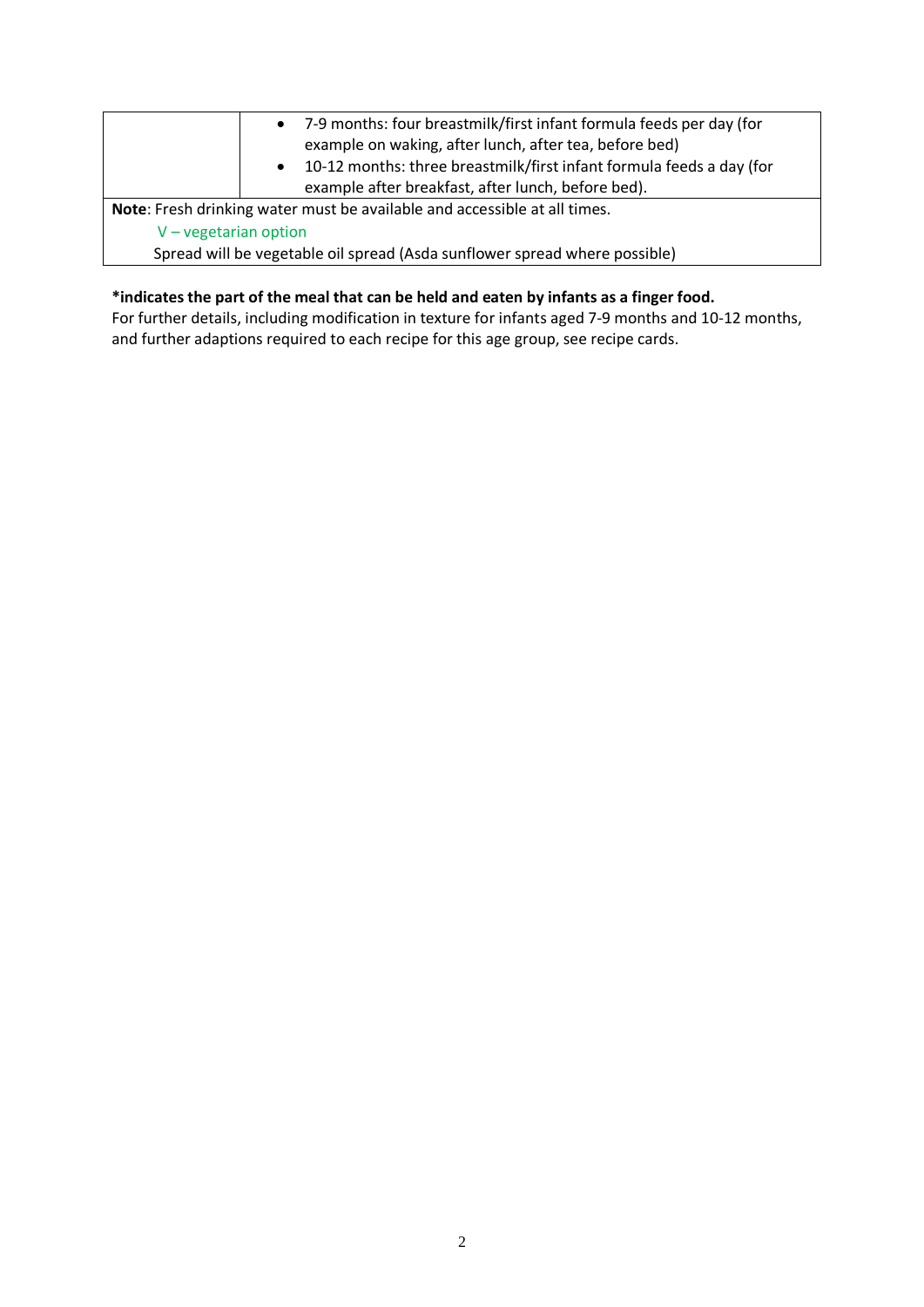## **Sample Menu - Infants aged 1 – 4 Years**

| Week 1                                                      | Monday                          | Tuesday             | Wednesday                     | Thursday           | Friday              |
|-------------------------------------------------------------|---------------------------------|---------------------|-------------------------------|--------------------|---------------------|
| <b>Breakfast</b>                                            | Wheat bisks                     | Cornflakes and      | Porridge                      | Malt wheat         | Crisped rice        |
| Planned to provide<br>20% of a child's<br>daily nutritional | with milk and                   | milk                |                               | cereal and         | cereal and          |
|                                                             | dried apricots                  |                     | Banana sticks                 | milk               | milk with           |
| requirements                                                |                                 | Wholemeal           |                               |                    | satsumas            |
| Drinks: Water only                                          | White toast                     | toast with          | pg. 32                        | Half crumpet       |                     |
|                                                             | slice with                      | spread and          |                               | with spread        | Slice fruit         |
|                                                             | spread pg. 32                   | tomato slices       |                               | and pear           | toast and           |
|                                                             |                                 | pg. 32              |                               | sticks             | spread              |
|                                                             |                                 |                     |                               | pg. 33             | pg. 33              |
| Mid-morning                                                 | Apple and                       | Banana sticks       | Slice                         | <b>Bread stick</b> | Cheese sticks       |
| snack                                                       | orange slices                   |                     | wholemeal                     | and apple          | and tomato          |
| Planned to provide                                          |                                 |                     | toast with                    | wedges             | slices              |
| 10% of a child's<br>daily nutritional                       |                                 |                     | spread                        |                    |                     |
| requirements                                                | Milk or water                   | Milk or water       | Milk or water                 | Milk or water      | Milk or water       |
| Lunch                                                       | Hungarian                       | Pork Ragu pg.       | Jamaican fish                 | Lentil             | Roast chicken       |
| Planned to provide                                          | beef goulash                    | 78 with new         | curry                         | ratatouille        | pg 79 roast         |
| 20% of a child's<br>daily nutritional                       | pg. 69 with                     | potatoes            | pg. 70 with                   | with               | potatoes pg.        |
| requirements                                                | cous cous pg.                   | pg129 and           | white rice pg.                | wholemeal          | 132, root           |
| Drinks: Water only                                          | 126 and green                   | peas                | <b>126 and</b>                | pasta pg. 104      | vegetables pg.      |
|                                                             | beans pg. 135                   | $V -$ Soya mince    | cauliflower                   |                    | 139 and gravy       |
|                                                             | $V - Butterbean$                | and apple ragu      | florets                       | $V - same as$      | (reduced salt)      |
|                                                             | goulash pg. 94                  | pg. 110             | $V -$ Jamaican bean           | above              | $V - \text{veggie}$ |
|                                                             |                                 |                     | curry pg. 101                 |                    | sausage             |
|                                                             |                                 |                     |                               |                    | alternative         |
|                                                             | Eve's pudding                   | Creamy              | Mandarin jelly                | Ginger cake        | Greek yoghurt       |
|                                                             | pg. 151 and                     | apricot dessert     | pg. 158 (sugar                | pg. 154            | and fruit           |
|                                                             | custard pg.150<br>Cracker bread | pg. 149             | free jelly used)              |                    | cocktail salad      |
| Mid-<br>afternoon                                           |                                 | Water biscuit       | Pear sticks and<br>clementine | Carrot sticks      | Wholemeal           |
|                                                             | crackers and                    | crackers and        |                               | and celery         | pitta bread         |
| snack<br>Planned to provide                                 | cream cheese                    | spread with         | slices                        | sticks             | fingers and         |
| 10% of a child's                                            |                                 | grapes              |                               |                    | houmous dip         |
| daily nutritional                                           | Milk or water                   | Milk or water       | Milk or water                 | Milk or water      | Milk or water       |
| requirements<br>Tea                                         | Wholemeal                       | Tuna fishcakes      | Mixed bean                    | Chicken            | Lemon chicken       |
| Planned to provide                                          | macaroni                        | pg. 191 with        | chilli pg. 209                | noodle soup        | wrap with           |
| 20% of a child's                                            | cheese with                     | carrot and          | with jacket                   | pg. 180 with       | lettuce and         |
| daily nutritional                                           | peas pg. 223                    | broccoli            | potato wedges                 | white bread        | cucumber pg.        |
| requirements<br>Drinks: Water only                          | $V - same as$                   | florets             | $V$ – same as above           | fingers            | 186                 |
|                                                             | above                           | $V -$ potato and    |                               | $V - tofu$         | V - Lemon soya      |
|                                                             |                                 | lentil cake pg. 216 |                               | alternative        | wrap pg. 206        |
|                                                             | Grapes and                      | Banana and          | Natural                       | Rice pudding       | Apple, pear         |
|                                                             | melon sticks                    | custard pg.         | yoghurt and                   | and apricots       | and plum            |
|                                                             | pg. 240                         | 237 or custard      | mixed berries                 | pg. 246            | sticks pg. 235      |
|                                                             |                                 | recipe pg. 150      | compote pg.                   |                    |                     |
|                                                             |                                 | for with and        | 256                           |                    |                     |